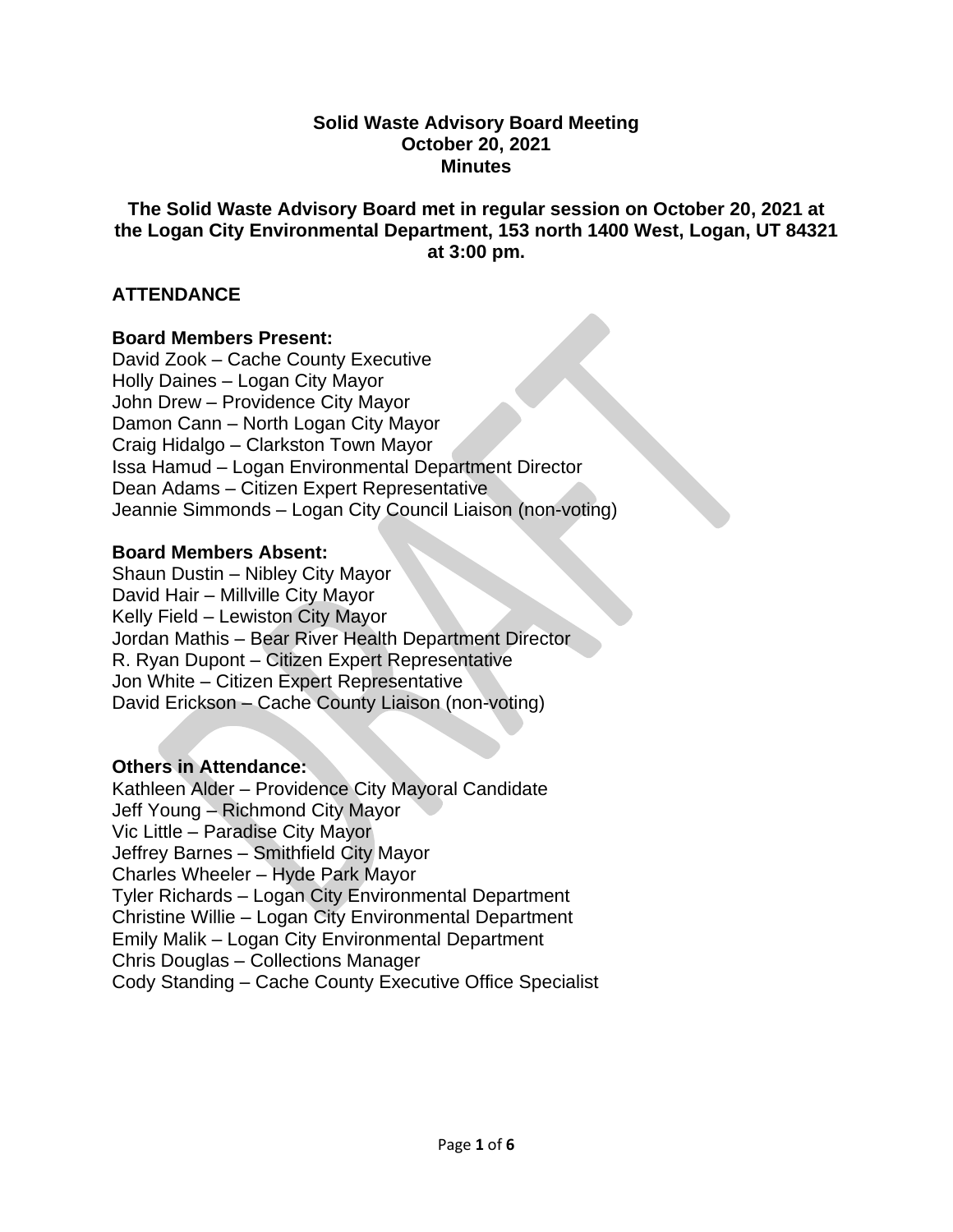**03:06:00**

**Call to Order**

**David Zook** called the meeting to order and everyone introduced themselves.

**03:08:00**

# **#1 Approval of Minutes**

**ACTION: A motion was made by Mayor Cann to approve the minutes of March 29, 2021 and Mayor Wheeler seconded the motion. The vote in favor was unanimous, 6-0 (Holly Daines, Shaun Dustin, David Hair, Kelly Field, Jordan Mathis, R. Ryan Dupont, Jon White, and David Erickson absent for vote)**

## **03:09:00**

## **#2 Discussion of Green Waste**

**Issa Hamud** presented on the Green Waste Boom that occurred last week. He covered the efforts being made by the Logan Environmental Department and Landfill to meet the increased needs. He also discussed the increased green waste collected over the past few years and the projected increases in the future.

**David Zook** asked if the increase seen in 2020 included the wind storm experienced.

**Hamud** responded that a portion of what was brought in from the wind storm was included, but that a large part was not counted. He then showed pictures of the stockpiles in each city as well as the amount of green waste at the landfill.

**Mayor Young and Mayor Cann** asked if Providence City had instructed people to pile green waste on the street, or if they had done so without approval.

**Mayor Drew** explained that residents were allowed to pile green waste in a parking lot set aside for that purpose, but that the demand was so high that it was being left on the streets or near the parking lot.

**Board Members** discussed the issue of limited space to pile green waste in each city and what individual cities have been doing to address the problem.

**Kathleen Alder** expressed concern that the truck that was supposed to be coming by each city daily had not been through Providence in a few days.

**Mayor Little** also had concerns about whether the truck was taking a full load when it went to Paradise.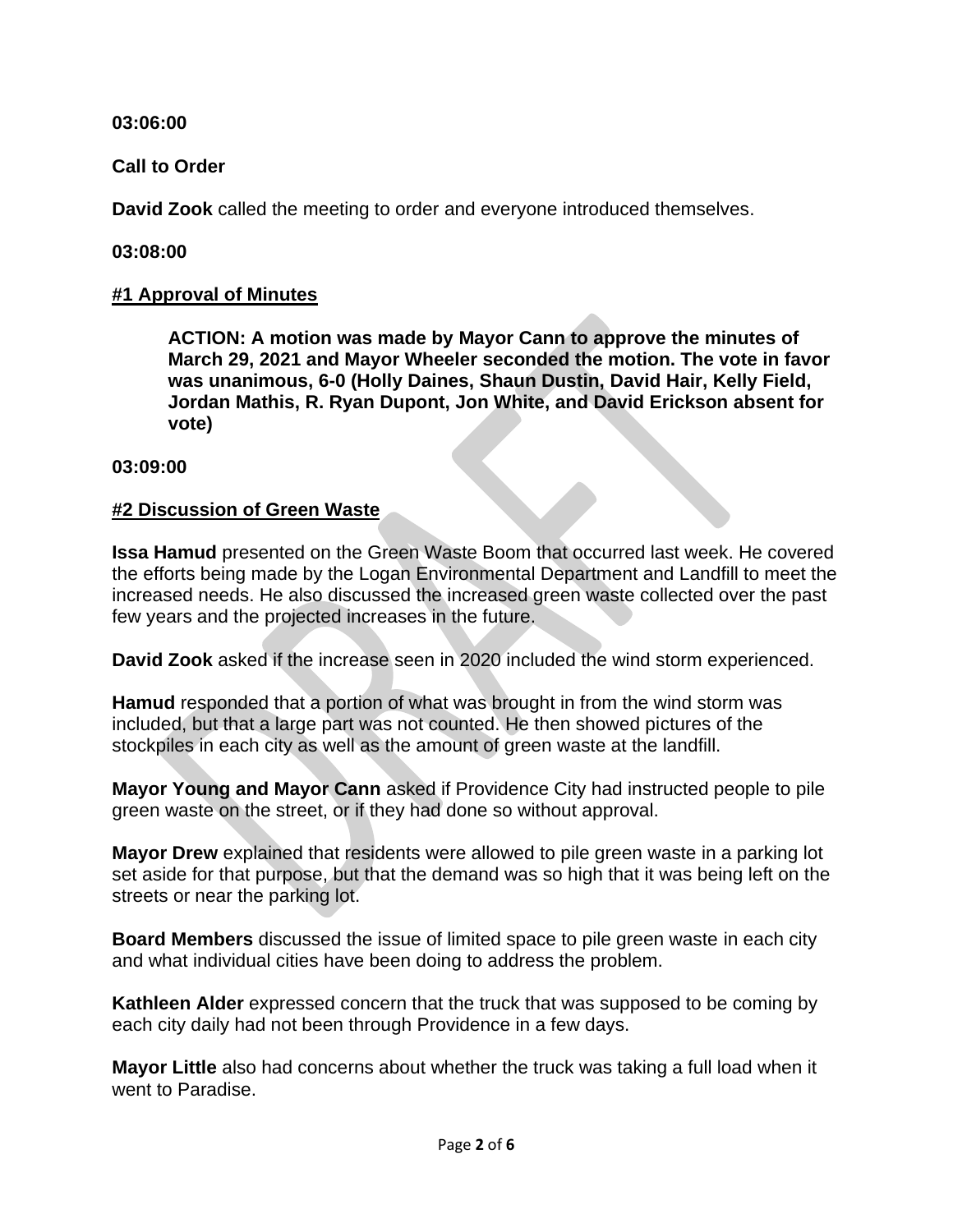**Tyler Richards** explained that with the limited number of available trucks, they were doing their best to get to each town on a daily basis. He said he would also check on whether or not the driver is picking up a full load from the bins as well as what is piled near them.

**Drew** shared that Providence had been paying a contractor \$10,000 per day for the last week to take loads of green waste from the city to the landfill.

**Little** explained that his residents have done their part in bringing waste to one location, and that they have used their own equipment to pile it. Now what he needs is access to trucks through the County to be able to transport the green waste to the landfill. He also suggested that if the grinder could be transported to Paradise, they could grind what they have and allow residents to use the chips.

**Board Members** discussed the difficulty of controlling dumping in their areas. It was also brought up the landscaping companies and contractors were using those dumpsites as well, even if they were working in other cities.

**Cann** explained that North Logan could no longer burn their waste, and asked if the Logan Environmental Department would reconsider the fee policy for industrial loads of waste to allow them to bring in large loads to the landfill.

**Hamud** stated that cities would not be charged that fee for bringing in large loads with their equipment.

**Mayor Daines** brought up the difficulty in balancing out extra expenses with the need to move waste.

**Young** suggested that a contingency plan should be established that includes a fund to help address costs in a storm such as this and bring consistency. He suggested designating areas for the North, Central, and South regions of the valley to allow for better coordination between cities and the County.

**Zook** said that there is a plan included in the County-Wide Emergency Action Plan, but that it is a great idea to designate dump areas for each region.

**Board Members** discussed having consistency in dumping regulations and whether the recent green waste fee increase is covering these emergency costs. The budget increase from last year was not intended to cover emergencies, but they certainly need to establish a fund to aid with this.

**Mayor Wheeler** suggested having a North and South dump site established only for emergencies.

**Board Members** discussed using the North Landfill in an emergency. The Logan Landfill had sent some loads there recently, but it had not been opened to the public.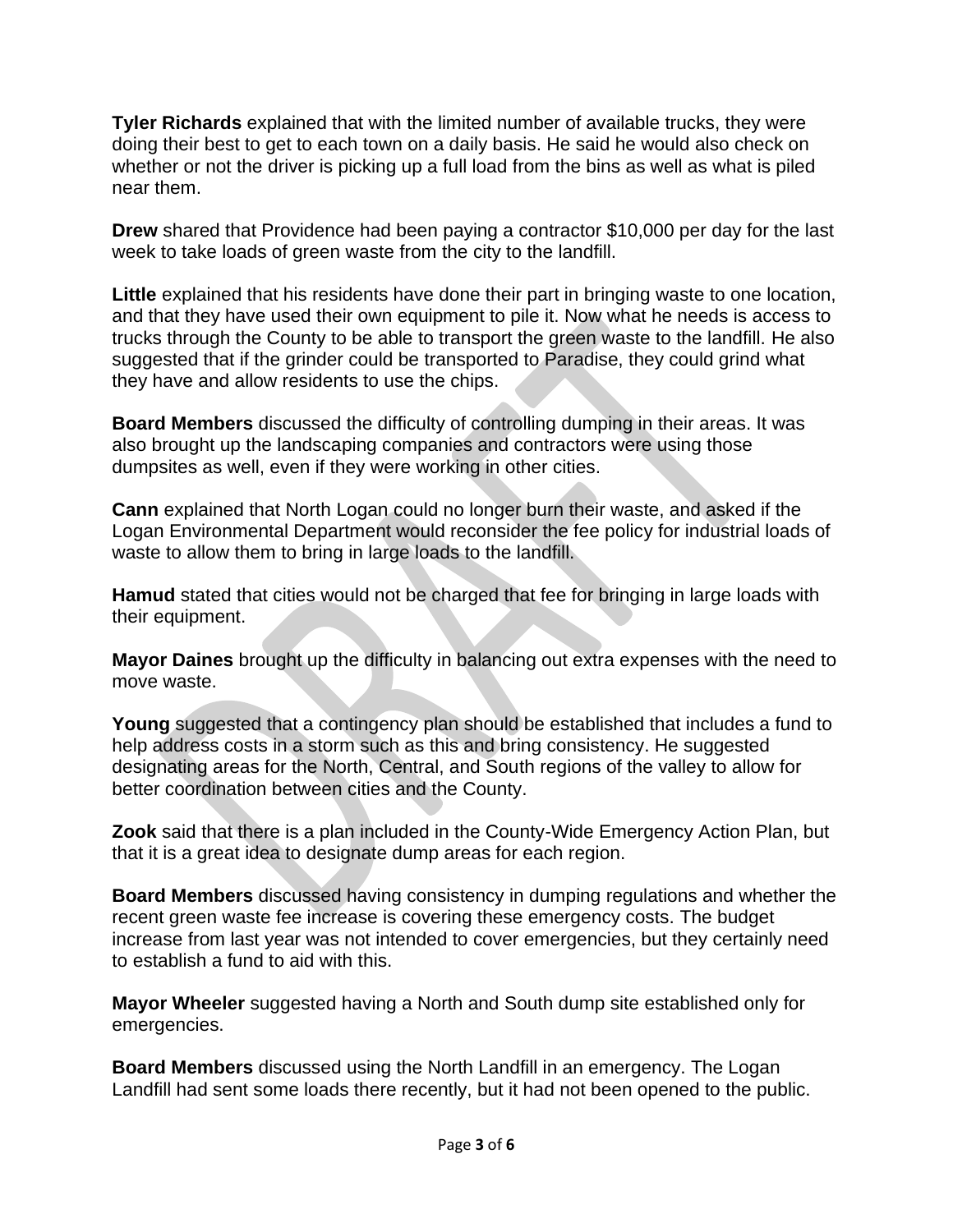Cities north of Smithfield could use this North Landfill to cut down on traffic and demand on the Logan Landfill.

**Mayor Hidalgo** explained that the primary concern with using this North location is the traffic that will be created in those towns. That landfill was never meant to be open use.

**Board Members** discussed how to control dumping at the landfill or other sites. Some suggested that it needs to be policed better and that law enforcement should be involved. This issue would include the North Landfill, as residents may not respect that it should only be used for emergencies and dump on the road there anyways.

**Zook and Cann** brought up that their goal is to provide a service to residents. It is suggested that perhaps cities can provide a higher level of service to residents by allowing them to pile green waste in front of their homes or local locations and having cities or the County pick it up in large trucks.

**Zook** brought up that the board should refocus on what to do right now, and future contingency plans could be discussed at a future meeting.

**Hamud** continued his presentation and addressed the impact of inflation on the Logan Environmental Department budget. This included increased costs for equipment, wages, and fuel. A new transfer station, landfill cell, and compost facility are also projects that are being worked on.

**Hamud** suggested that cities should adopt better tree management policies and a debris management plan. He also posed the question of how cities would move their stockpiles to the landfill. It is a possibility to lease another grinder, but this would be expensive. There is also the option to purchase a side-dump, treat green waste as garbage to lower costs, or purchase a new grinder.

**Drew** suggested that they should lease the grinder and chip in place, allowing residents to use those chips. The chipper that can be leased would need to be in one location for a week. In the future, the Logan chipper could be moved if needed.

**Board Members** discussed that it would be best to mobilize trucks to each city to move piles to the landfill and have everything chipped there. County and city vehicles could be used to help those cities without such equipment. It is suggested that land could be purchased or used for an additional emergency dump site, even potentially at the airport park. The question is asked if the Logan Landfill has enough space to fit all of the stockpiles from each city.

**Hamud** said that if the second grinder is used, there will be space by the second week of November.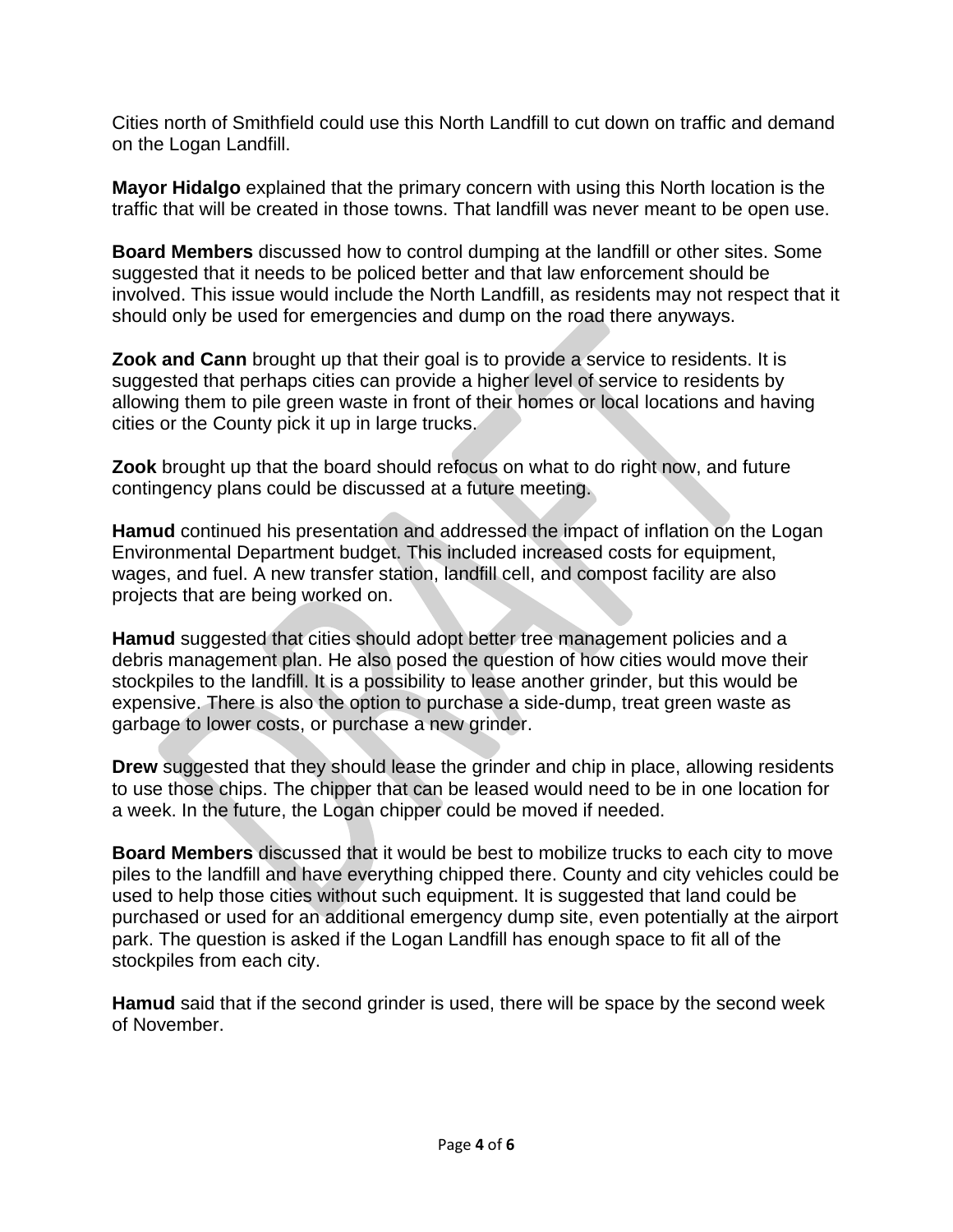### **03:56:00 David Zook and Mayor Hidalgo left the meeting. Mayor Cann was chosen as temporary vice chair for the remainder of the meeting.**

**Board Members** discussed that the Logan Landfill will continue to pick up at the drop sites, it will be open to the public, and in two weeks cities can start bringing in their own loads.

**Daines** brought up that Logan City's crews may not be able to work on moving the stockpiles when they already have to work on leaf pick-up and other projects.

**Jeannie Simmonds** clarified whether cities would be in charge of moving stockpiles or if it would be done using County vehicles and crews. The time before things could be brought to the landfill would allow time to organize the pickup.

**Board Members** discussed that individual residents will still bring loads, but cities will keep their stockpiles until there is room at the landfill.

**Daines** brought up that Providence has already been solving their own problem by paying a contractor.

**Cann** agreed that they will have paid more to address this, but that in an emergency there will inevitability be inequalities between what is paid by cities. Right now cities need to help each other in spite of these, but in the long run this should be taken into consideration.

**Board Members** discussed that they will manage their own green waste on site for 3 weeks, then work with cities and the County to clean up their stockpiles. A long-term plan will then be considered. Some cities do not have the space to build up their stockpiles further, so those with limited space will continue transporting green waste to the landfill. The costs for Logan are discussed with running the grinder and pickup. Now is likely the best time to go to cities about increasing the budget to meet inflation and allow for a reserve fund. Costs between cities for this storm could be used to establish a required budget and reserve fund. This would also require the purchase of additional equipment now in preparation for the future. The short term plan was reiterated.

**Dean Adams** suggested that Providence City remind residents to bring their loads directly to the landfill to avoid running out of space.

**Board Members** praised Hamud and the Logan Environmental Department for running such an efficient operation under the circumstances.

**Hamud** continued his presentation on the new compost facility. Costs, location issues, and the timeline were discussed. This land could also be helpful in emergency situations. This project will be completed in 3 years.